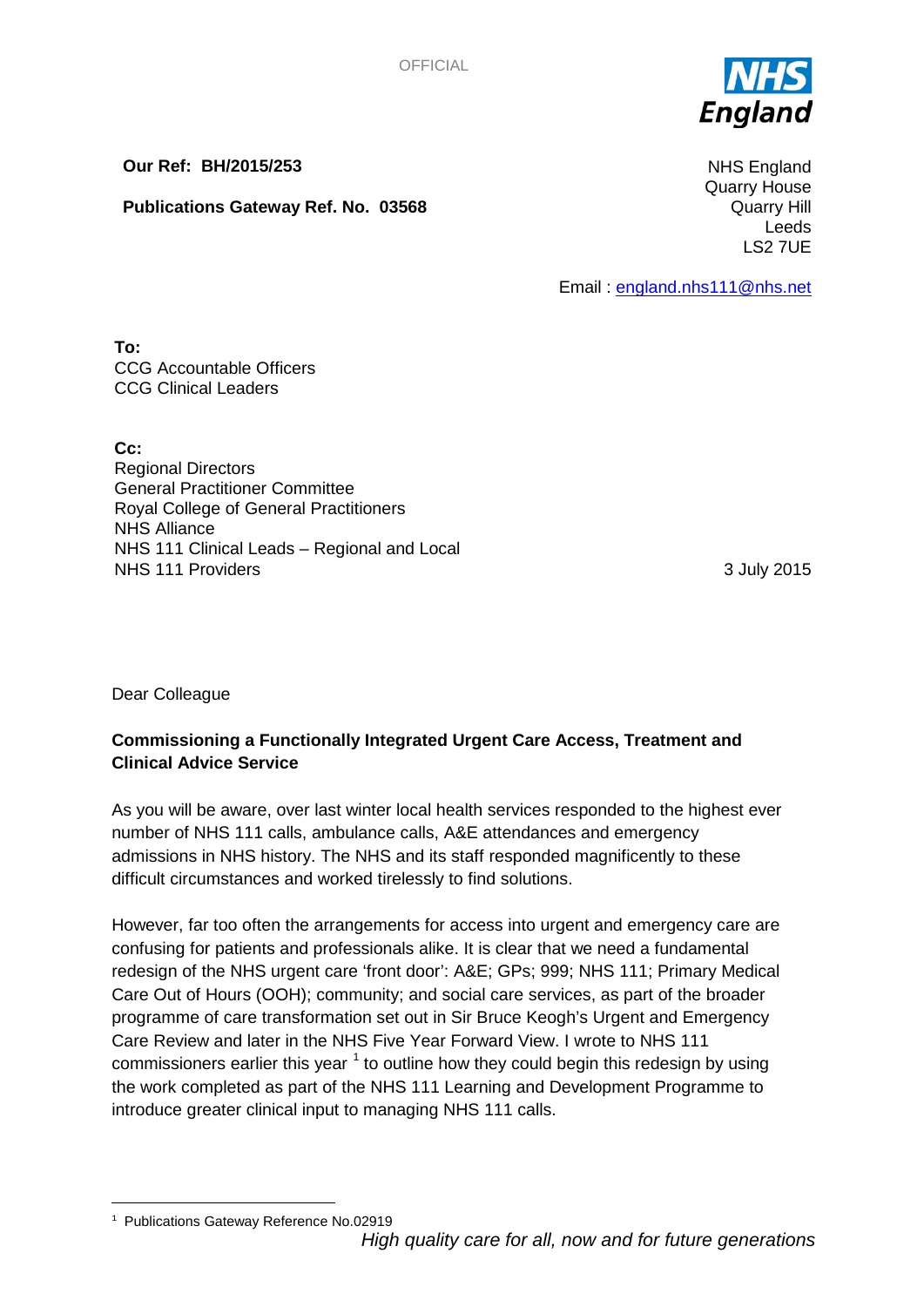### **The current position**

Around the country, commissioners have adopted a range of models for the provision of NHS 111, OOH and urgent care services in the community. In some areas a more comprehensive model of integration has been implemented. More often, however, there are separate working arrangements between NHS 111 and OOH services, and a lack of interconnectivity with community, emergency departments and ambulance services. This position is entirely understandable given the way that primary care, OOH and NHS 111 policy has evolved; but it no longer fully meets the needs of patients or health professionals.

This letter builds on the recommendations in my earlier correspondence and outlines the steps that commissioners should consider in relation to an essential part of this transformation: a functionally integrated 24/7 urgent care access, treatment and clinical advice service (incorporating NHS 111 and OOH services), referred to here as an **integrated service**.

### **New Commissioning Standards for an Integrated Service**

It will be imperative that we work together on the new clinical model and commissioning standards for the integrated service and do so in close collaboration with key stakeholders. We will build upon the existing commissioning standards for NHS 111 by including further important elements from the NHS 111 Learning and Development Programme, the wider Urgent and Emergency Care Review and by taking into account the standards that OOH providers are required to meet.

There will be widespread engagement on these components prior to the publication of a revised set of commissioning standards and associated procurement guidance (with due consideration of Patient Choice and Competition Regulations) by the end of September 2015. NHS England will be holding a number of workshops in each region over the next three months, which will offer an opportunity for you and to your organisation to input into the design of this new service.

Workshops will be held on:

- South: 23 July.
- North: 14 July and 11 August.
- **London: 7 August.**
- Midlands and East: 24 August, 25 August and 21 September.

Annex One provides some early thoughts on the additional components of the service to be included in the commissioning standards. Clearly, these are important changes to the way services are currently delivered, requiring a significant change management programme.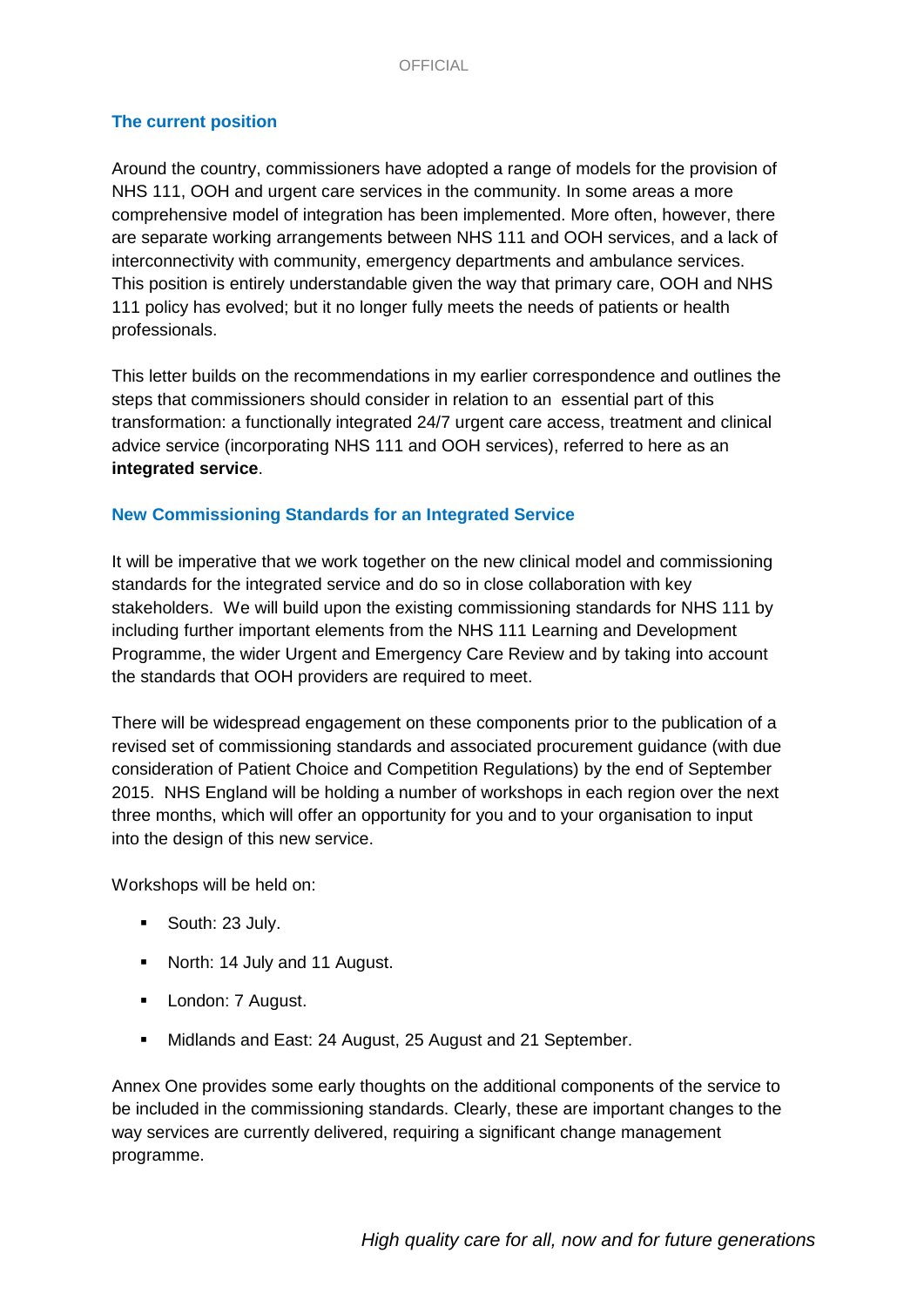Further procurements of NHS 111 and OOH services should be suspended (whatever stage of the procurement has been reached) until the end of September, to allow completion of the consultation and the release of the revised commissioning standards and supporting procurement advice for integrated services. If the suspension in service procurement will cause contractual or service difficulties, please discuss this with your local NHS England Director of Commissioning Operations.

#### **Developing a Lead Commissioner arrangement**

At present the core NHS 111 Service is specified nationally through published commissioning standards so that a consistent identity and quality of service is maintained across the country. The service is then commissioned locally by CCGs in a way that is most appropriate for a given area. The responsibility for commissioning OOH has been delegated to CCGs since 2013. Where practices remain opted in, CCGs are responsible for assuring the quality of OOH services provided. These arrangements have led to a number of providers holding multiple contracts for NHS 111 and OOH services for different CCGs.

The lead or co-ordinating commissioner arrangement should be considered, in which commissioners serving a wider area are brought together to commission an integrated service. This has been shown in a number of areas to be an effective model for engaging with providers (particularly those that deliver services over an area covering a number of CCGs) and to effect strategic change. The Urgent and Emergency Care Review envisages that an area covered by an Urgent and Emergency Care Network will, in most cases, be the most appropriate level for agreeing how a service such as an integrated service should be commissioned. $2^2$  $2^2$ 

### **Developing a Collaborative Provider arrangement**

The current provider system is characterised by a range of provider organisational types, with a wide range of services provided, across a mix of geographical footprints with variation in investment levels.

Commissioners should continue to promote a healthy and diverse provider market. Both larger and smaller providers will have an important part to play in delivering a successful and integrated service. However, to achieve integration and the revised commissioning standards, providers will need to collaborate to deliver the new investment required in technology and clinical skills, and to ensure that services are aligned. It is for this reason that commissioners should consider using the procurement process to encourage NHS 111 and OOH organisations to collaborate or work within a lead provider arrangement, to deliver the specification for the integrated service.

 $\overline{a}$  $2$  Urgent and Emergency Care Networks will improve the consistency and quality of urgent and emergency care by bringing together System Resilience Groups (SRGs) and other stakeholders to address challenges in the urgent and emergency care system that are difficult for single SRGs to address in isolation. This will include co-ordinating, integrating and overseeing care, and setting shared objectives for the Network where there is clear advantage in achieving commonality for delivery of efficient patient care. Again we will test this through our engagement process, as is understood that there are a range of local factors that will need to be taken into account.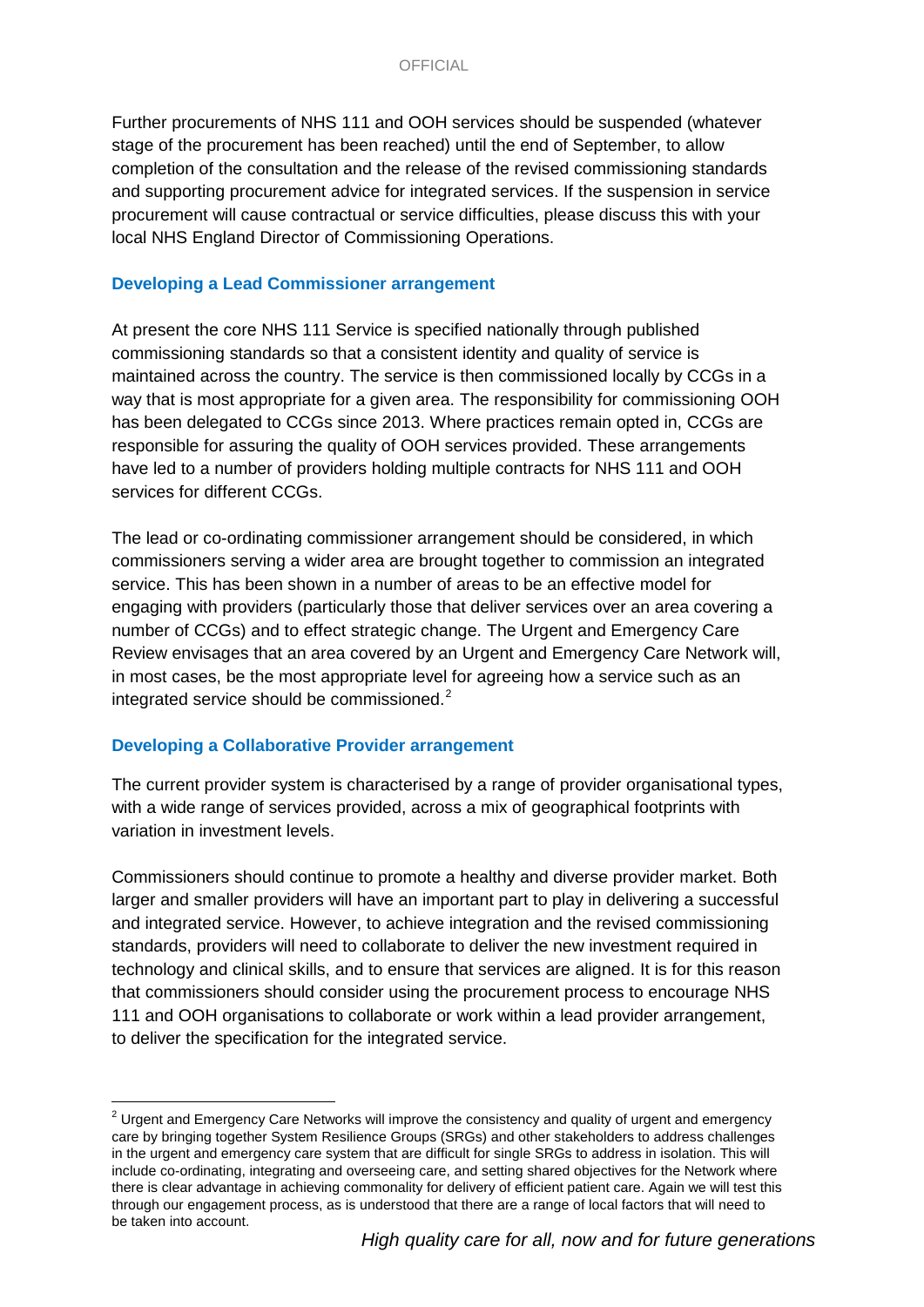In doing so, commissioners will need to ensure that the current provider market continues to be developed and is not destabilised in any way. There should be ample opportunity for any willing provider to meet the new service specification in collaboration with other providers. To be clear, NHS England has no expectation that any organisation should merge.

In some localities OOH services are retained or sub-contracted directly by general practice. Commissioners will need to engage with those practices as part of this process in order to best achieve the aims of an integrated service.

### **Elements of the contractual change**

The 2015/16 NHS Standard Contract has been adapted for use for NHS 111 services and must be used for any NHS 111 contracts resulting from current or future procurements. Where NHS 111 and OOH services are being procured from the same provider, this may be contractually accommodated by inclusion of Schedule 2L of the NHS Standard Contract (Provisions Applicable to Primary Care Services), which has the effect of making the contract compliant with the APMS Directions. We will consider with the NHS Standard Contract Team whether any further amendments are needed to the Contract for 2016/17, to ensure that it remains fit for purpose for use in NHS 111/ OOH procurements.

In undertaking this work, we will also ensure that local NHS standard contracts reflect the aspiration for a co-ordinated and consistent payment approach across all parts of the urgent and emergency care system. This will ensure providers are incentivised in three ways to deliver the best possible services:

- Capacity: core (to cover fixed in-year costs to reflect the "always on" nature of urgent care services);
- Volume: variable demand; and
- **Quality: core.**

### **An Integrated Service - action by all NHS 111 and OOH commissioners**

It is acknowledged that moving to this new position from where we are now will be complex. However, commissioners should, over a period of time, be able to move all existing contracts towards the new model and to improve patient care and service efficiency as a consequence.

Given this complexity, and acknowledging that there is more work to be done together on the detailed design of an integrated service, the necessary contractual changes and financial modelling, it is important that commissioners and providers have the opportunity to consider these changes and to attend the regional workshops. This time can also be used to develop local plans for achieving integrated services.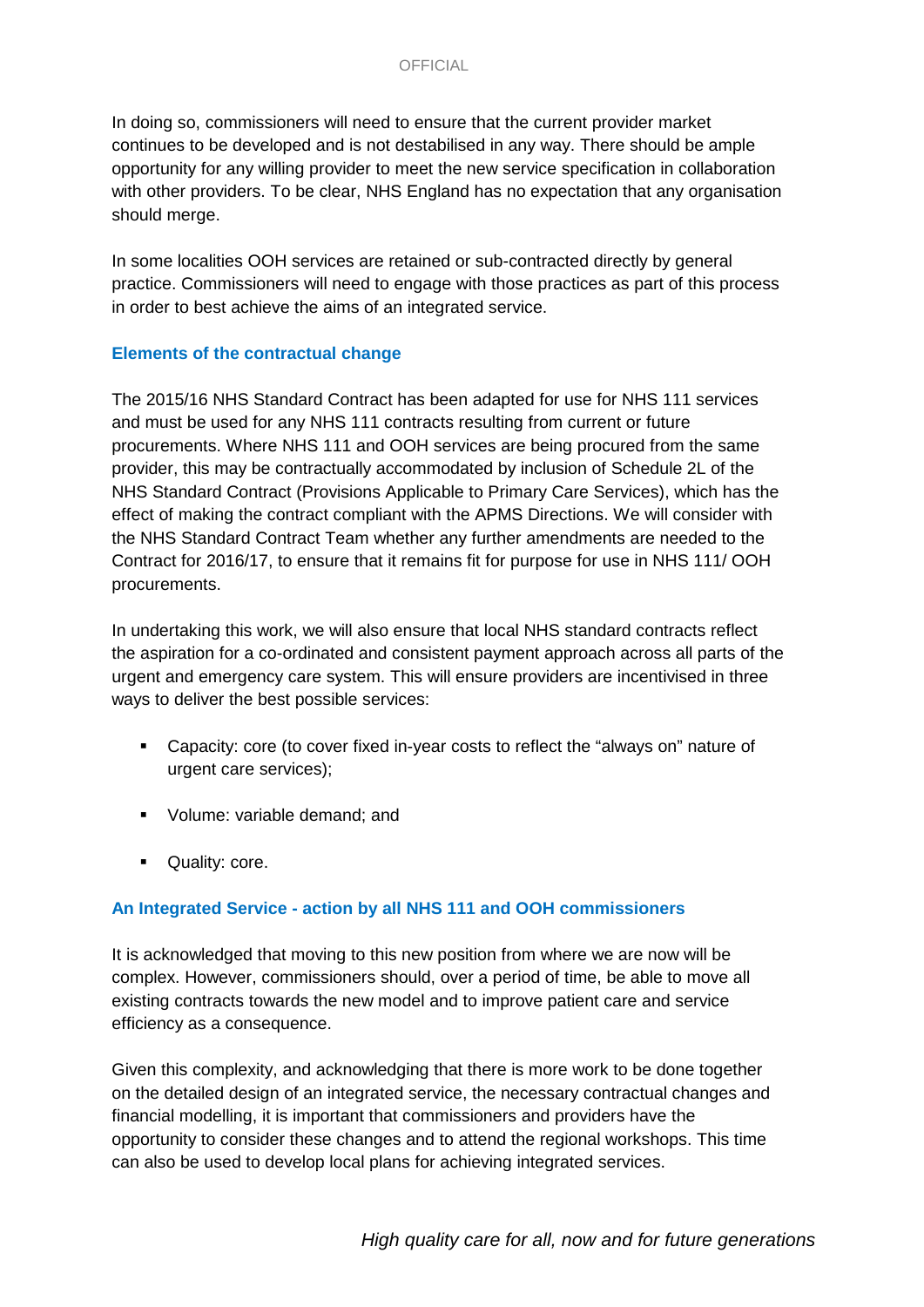The changes outlined in this letter are complex, requiring organisational and cultural change. However, it is an important step that we need to take, working together to achieve consistently high standards for patients across the country.

Yours faithfully

Baturtur

**Dame Barbara Hakin National Director: Commissioning Operations**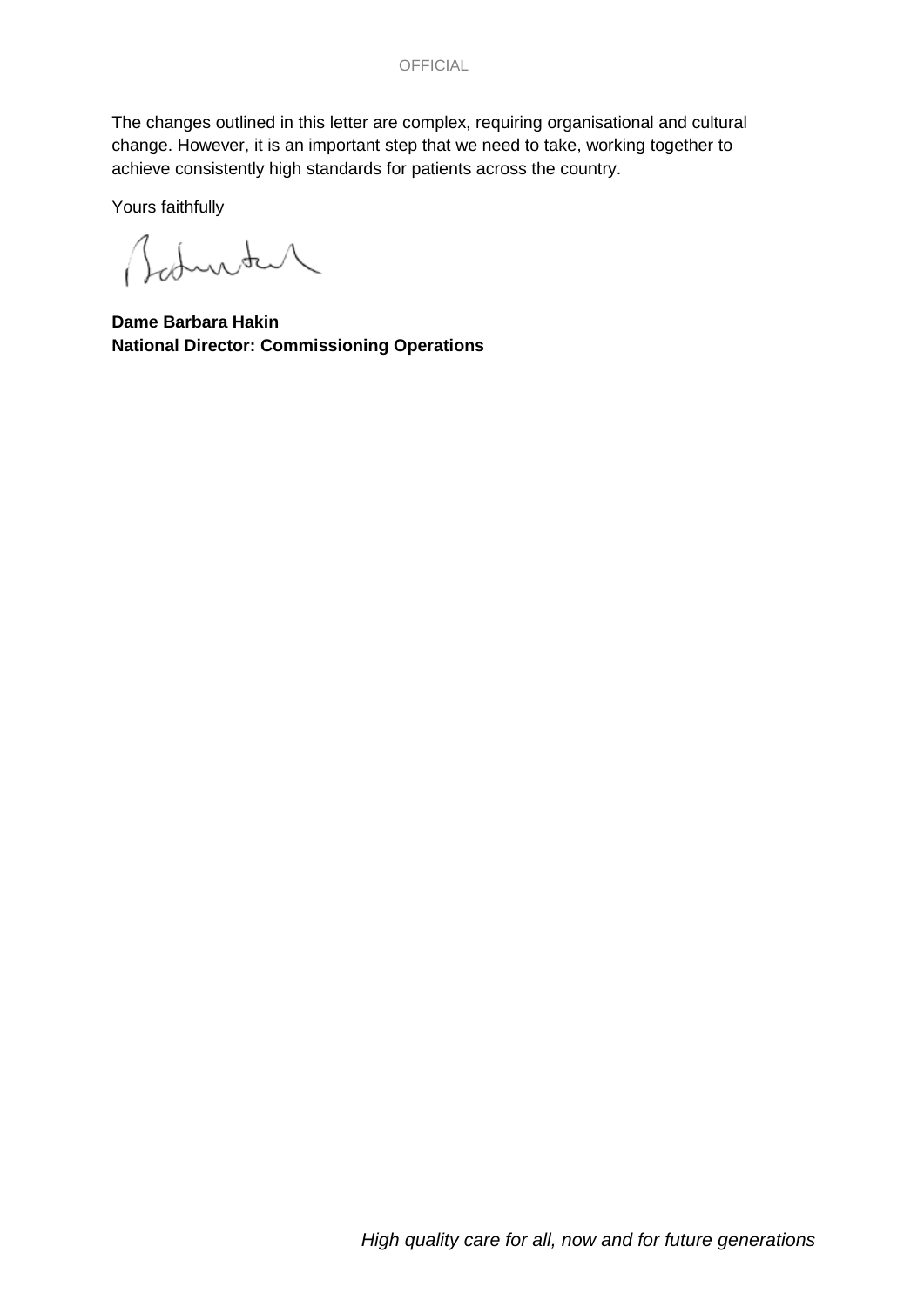# **Annex One – A new service specification for an Integrated Service**

Sir Bruce Keogh's Urgent Care Review, and more recently, the Five Year Forward View, both advocate a fundamental redesign of the urgent care 'front door' - including a more coherent 'all hours' telephone, 'consult and treatment' and clinical advice service for patients and health professionals alike. We now have an opportunity to begin the implementation of this vision and the first step is to set out, or 'specify' the key components of such a service.

At present, the NHS 111 Commissioning Standards (available at [http://www.england.nhs.uk/wp-content/uploads/2014/06/nhs111-coms-stand.pdf\)](http://www.england.nhs.uk/wp-content/uploads/2014/06/nhs111-coms-stand.pdf) describes the core requirements and standards for the NHS 111 service and repeats that commissioners may wish to enhance and add to these requirements to ensure that local specifications for NHS 111 are comprehensive and appropriate for their local area.

In addition the National Quality Requirements (NQRs) specify how local OOH services should be performance assessed by local commissioners (available at [http://webarchive.nationalarchives.gov.uk/20130107105354/http://www.dh.gov.uk/en/Pu](http://webarchive.nationalarchives.gov.uk/20130107105354/http:/www.dh.gov.uk/en/Publicationsandstatistics/Publications/PublicationsPolicyAndGuidance/DH_4137271) [blicationsandstatistics/Publications/PublicationsPolicyAndGuidance/DH\\_4137271](http://webarchive.nationalarchives.gov.uk/20130107105354/http:/www.dh.gov.uk/en/Publicationsandstatistics/Publications/PublicationsPolicyAndGuidance/DH_4137271)

This annex does not rehearse the current commissioning standards again for NHS 111 or OOH but instead proposes components of a new service specification that should be applied by local commissioners to initially provide a fully integrated service. This new service specification for call handling and 'consult and treatment' services would also allow commissioners to specify a further enhancement – namely a 24/7urgent care clinical advice service - 'hub'. If the service is commissioned in this way it would move us away from the rather outdated notion of 'in' and 'out-of-hours' services.

In addition to the current, core components of the commissioning standards, as part of the review of those standards we will be consulting on the appropriateness of the following enhancements:

- At the heart of the integrated urgent care system will be a 24/7 NHS 111 access line working together with 'all hours' primary care services;
- Patients will normally speak first to a call advisor who will use the clinical decision support system to triage symptoms. Complex patients needing to speak to a clinician will be identified quickly and receive a clinical assessment following direct "warm" transfer;
- To ensure a more comprehensive 24/7urgent care access, treatment and clinical advice service, commissioners should also provide access to a wider range of clinical expertise. This will include GPs, pharmacists, mental health workers and dental nurses. Clinical expertise may be available within NHS111 call centres, or accessed by direct transfer to a 'clinical hub'. Patient experience will be enhanced by the early identification of calls that would benefit from access to this level of clinical expertise e.g. dental pain.
- All providers, or combination of providers, must commit to adherence with the Commissioning Standards and contractual framework.
- Special Patient Notes, including End-of-Life Care Plans, will be available at the point in the patient pathway which ensures appropriate care. In addition, patient records including the Summary Care Record will be available to all clinicians.